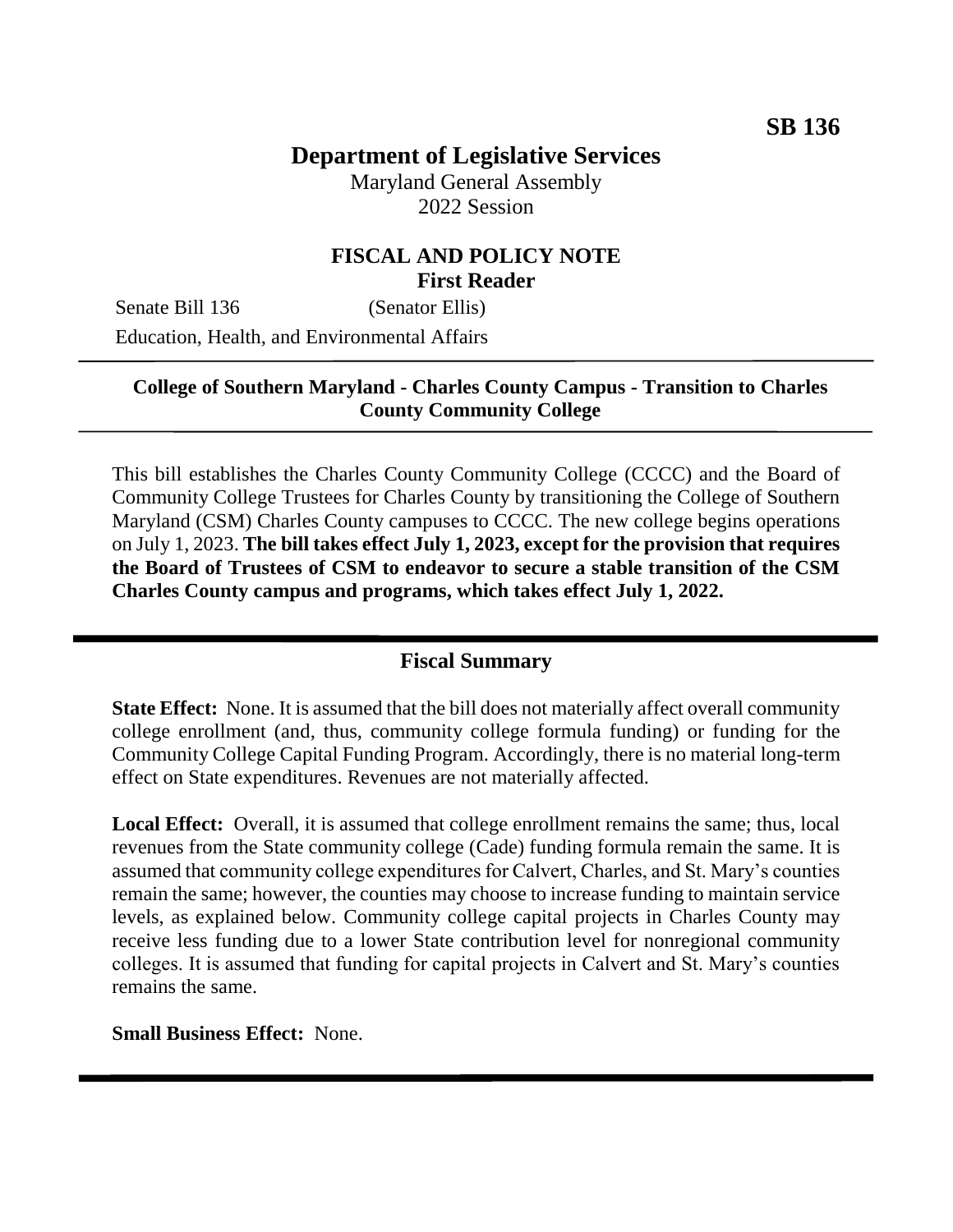# **Analysis**

#### **Bill Summary:**

#### *Board of Community College Trustees for Charles County*

CCCC is governed by a seven-member Board of Trustees, who are appointed by the Governor, with the advice and consent of the Senate, to no more than two consecutive five-year terms. Each member must be a resident of Charles County and have completed at least 60 semester hours of accredited college work. A member may not be an elected official of the State, a county, a municipal corporation, or the Charles County Board of Education. Each member of the board is entitled to receive a maximum of \$600 each year for expenses.

Any members of the CSM Board of Trustees who reside in Charles County must be transferred to the CCCC Board of Trustees, as specified.

#### *Transition*

The bill specifies measures that must be taken to transition the CSM Charles County campus to CCCC as established by the bill on July 1, 2023, including (1) removing Charles County from CSM; (2) reducing the CSM Board of Trustees from nine to six members; (3) actions that must be taken when transferring employees; and (4) transferring powers, duties, and property.

Further, beginning July 1, 2022, the CSM Board of Trustees must endeavor to secure a stable transition of the CSM Charles County campus and programs to CCCC before July 1, 2023, through advertising, changing the college letterhead and signs, and preparation of materials, processes, and activities as stated and implied by the bill.

To ease the transition, for the 2023-2024 academic year, CCCC may offer the same degree programs that CSM is approved to offer and may operate without approval from the Maryland Higher Education Commission (MHEC). However, to continue to operate beyond the 2023-2024 academic year, CCCC must meet current program approval requirements.

The bill specifies that, in calculating Cade funding for CCCC in fiscal 2024, the State must use the enrollment of Charles County residents at CSM in fiscal 2022.

SB 136/ Page 2 **Current Law:** CSM is a public, regional community college serving Calvert, Charles, and St. Mary's counties. It was established in statute by Chapter 695 of 1999 from the then-existing Charles County Community College. CSM operates four campuses in the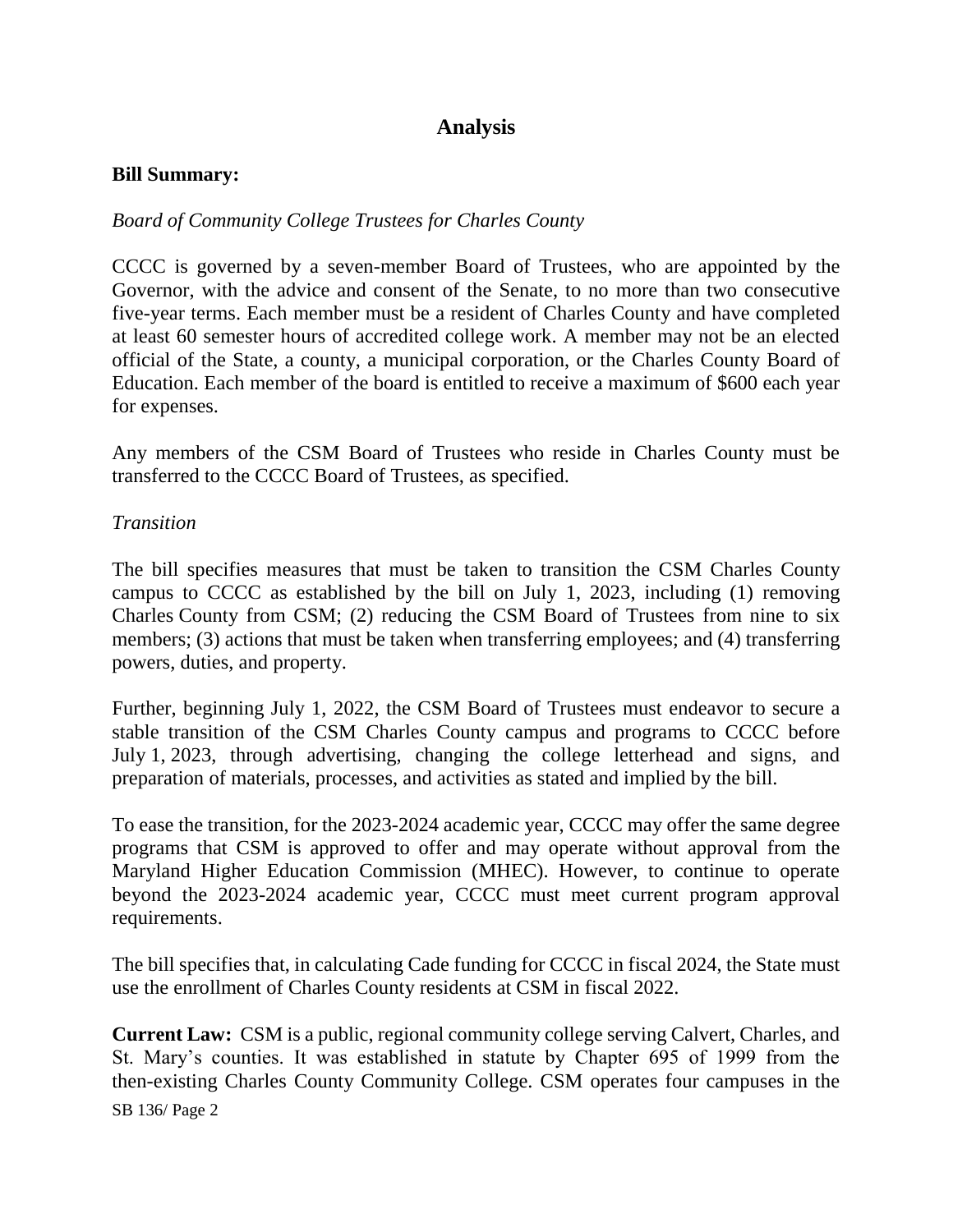tri-county area: two in Charles County and one each in Calvert and St. Mary's counties. CSM is governed by a nine-member Board of Trustees, who are appointed for five-year terms by the Governor, with the advice and consent of the Senate.

Calvert, Charles, and St. Mary's counties may appropriate money to pay the cost of operating CSM.

Unless otherwise agreed to by the county commissioners, the capital expenditures for each campus are the responsibility of the county in which the campus is located. The distribution of shared costs is that of a regional community college.

Each year the Board of Trustees and the President of CSM must prepare and submit to the county commissioners (1) an annual report; (2) an operating budget; (3) a capital budget; and (4) if required, a long-term capital improvement program. The county commissioners in each county must review and approve the budget request to that county, and they may reduce it.

#### *Community College Capital Funding*

State capital funds for locally owned community colleges are provided through the Maryland Community College Construction Grant Program, which was established by Chapter 373 of 1961 to assist in the acquisition of property and in the design, construction, renovation, and equipping of public and regional community college buildings, site improvements, and facilities. In addition, the grant program provides funds for the systemic renovation of buildings, the improvement of existing infrastructure, and the installation of modern telecommunications infrastructure. Based on the cost-sharing formula, the State contributes between 50% and 70% of eligible costs of a project for a community college and 75% for regional community colleges.

#### *Senator John A. Cade Funding Formula for Community Colleges*

The formula used for the distribution of funds to community colleges is known as the Senator John A. Cade Funding Formula. The State's annual contribution to the Cade funding formula is determined by enrollment at community colleges and a percentage, set in statute, of the level of funding received by selected public four-year institutions. Specifically, the formula bases per student funding on a set statutory percentage of current year State appropriations per full-time equivalent student (FTES) at the selected four-year institutions, including noncapital appropriations from the Higher Education Investment Fund. The resulting community college per student amount is multiplied by the number of FTES enrolled in the colleges in the second preceding fiscal year to identify a total formula amount.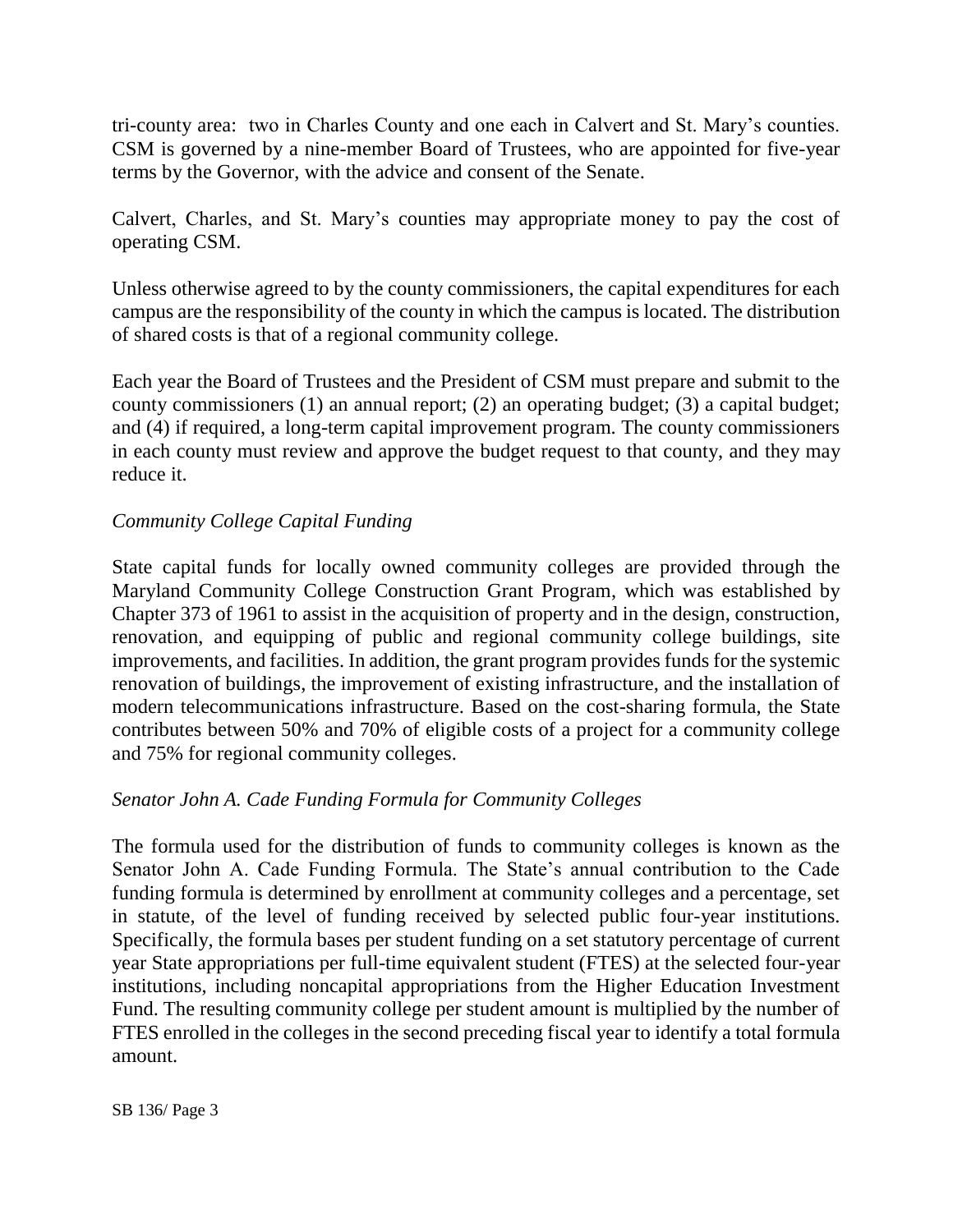**State Expenditures:** State operating expenditures for community colleges distributed through the Senator John A. Cade Funding Formula are based on FTES enrollment. It is assumed that overall community college enrollment remainslevel; thus, there is no material long-term impact on State formula funding. If community college enrollment increases or decreases due to the bill, State community college funding increases or decreases accordingly. There may be short-term enrollment impacts due to the transition; however, any such impact cannot be reliably estimated.

The Maryland Community College Construction Grant Program receives a set amount of funding in the State budget; the bill does not impact this amount.

**Local Fiscal Effect:** Overall, it is assumed that college enrollment remains the same; thus, local revenues from the Cade funding formula remain the same.

Although community college expenditures for Calvert, Charles, and St. Mary's counties are assumed to remain the same, the counties may choose to increase funding to maintain service levels. Operating two community colleges (*i.e.,* CCCC and CSM) is likely less efficient than operating one community college (*i.e.,* CSM). Therefore, to offer the same level of services, local expenditures and/or tuition and fees may need to increase. However, the bill does not require the community colleges to maintain services; thus, any increase in local revenues and/or expenditures is optional.

Community college capital projects in Charles County may receive less State funding due to a lower State contribution level for nonregional community colleges. As a regional community college, the county share for the capital program is 25%; however, as a single county community college, it increases to at least 30% and as much as 50%. Thus, fewer capital improvements can be undertaken for CCCC or Charles County expenditures must increase.

It is assumed that funding for capital projects in Calvert and St. Mary's counties remains the same as they remain a part of CSM, a regional community college.

## **Additional Information**

**Prior Introductions:** None.

**Designated Cross File:** None.

**Information Source(s):** Calvert, Charles, and St. Mary's counties; Maryland Higher Education Commission; Department of Budget and Management; Department of Legislative Services

SB 136/ Page 4